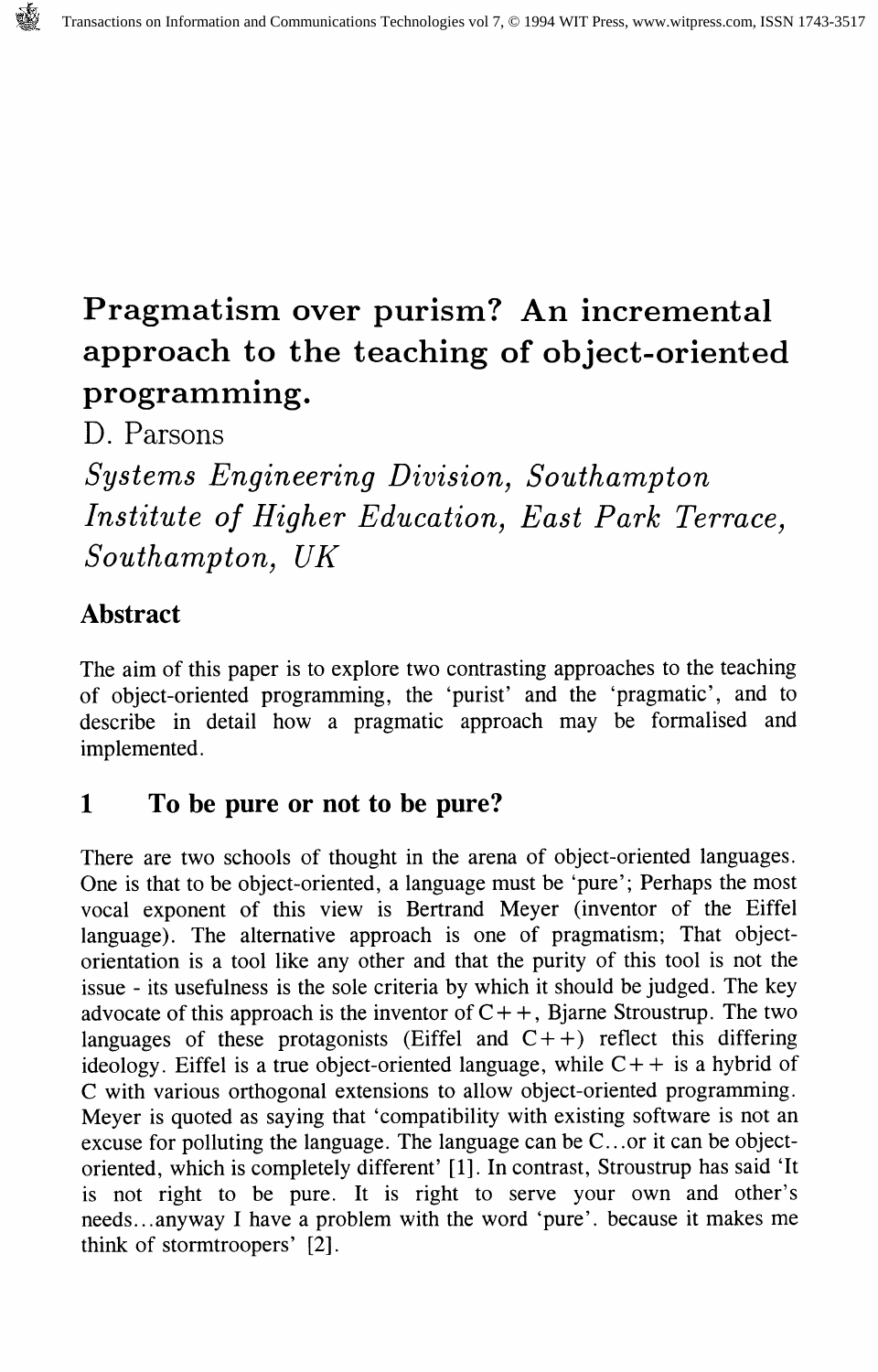# 2 Building on third generation skills

Those attempting to teach the object-oriented paradigm to students must address the question of which approach is more educationally valid, the pure or the pragmatic? This paper suggests that a pragmatic approach to teaching object-oriented programming with  $C++$  has a number of advantages, particularly when dealing with students who have been immersed in third generation languages. We can teach that object-orientation is a revolution, and abandon most of our students' existing knowledge, or we can teach that it is evolutionary, and that there is a gentler path from the known to the unknown. This paper is based on an attempt to teach object-oriented programming in  $C++$  using an incremental approach, which meant identifying the discrete components of the method and establishing the relationships between them. This conceptual organisation allowed a developmental path to be followed which led students from the known procedural paradigm, via simple objectoriented concepts such as encapsulation, to the more subtle aspects such as polymorphism, multiple inheritance and container classes.

# 3 What makes a program 'object-oriented'?

It is often said that for a language to be considered object-oriented it must support encapsulation, inheritance and (run-time) polymorphism. It might be assumed therefore that for a program to be object-oriented it should embrace all of these concepts. However, there are many example applications where the emphasis can be on objects of classes with limited inheritance and little or no polymorphism, yet the principles of object-orientation are still suitably demonstrated. It is easy to emphasise the roles of class hierarchies and dynamic binding with menageries of noise generating animals, simulations of various flying machines in an airspace or collections of graphical doodles, but how many applications in practice follow these models? In many contexts the key elements are the inter-object relationships whereby objects communicate with one another in 'using relationships' [3] or 'aggregations' and other forms of object association [4]. In these circumstances, we should be looking less at hierarchies and more at the ways in which objects pass messages to one another in order to perform high level functions ('mechanisms' [3]). In this way we can enable students to write 'object-oriented' programs at a very early stage without their needing to understand every available technique of objectorientation. Such applications place stress on modularity, scope, visibility and message parameters rather than complex hierarchies or object-specific responses to generic messages. As such they promote good practice in understanding how object-oriented systems work at the implementation level without too much conceptual luggage.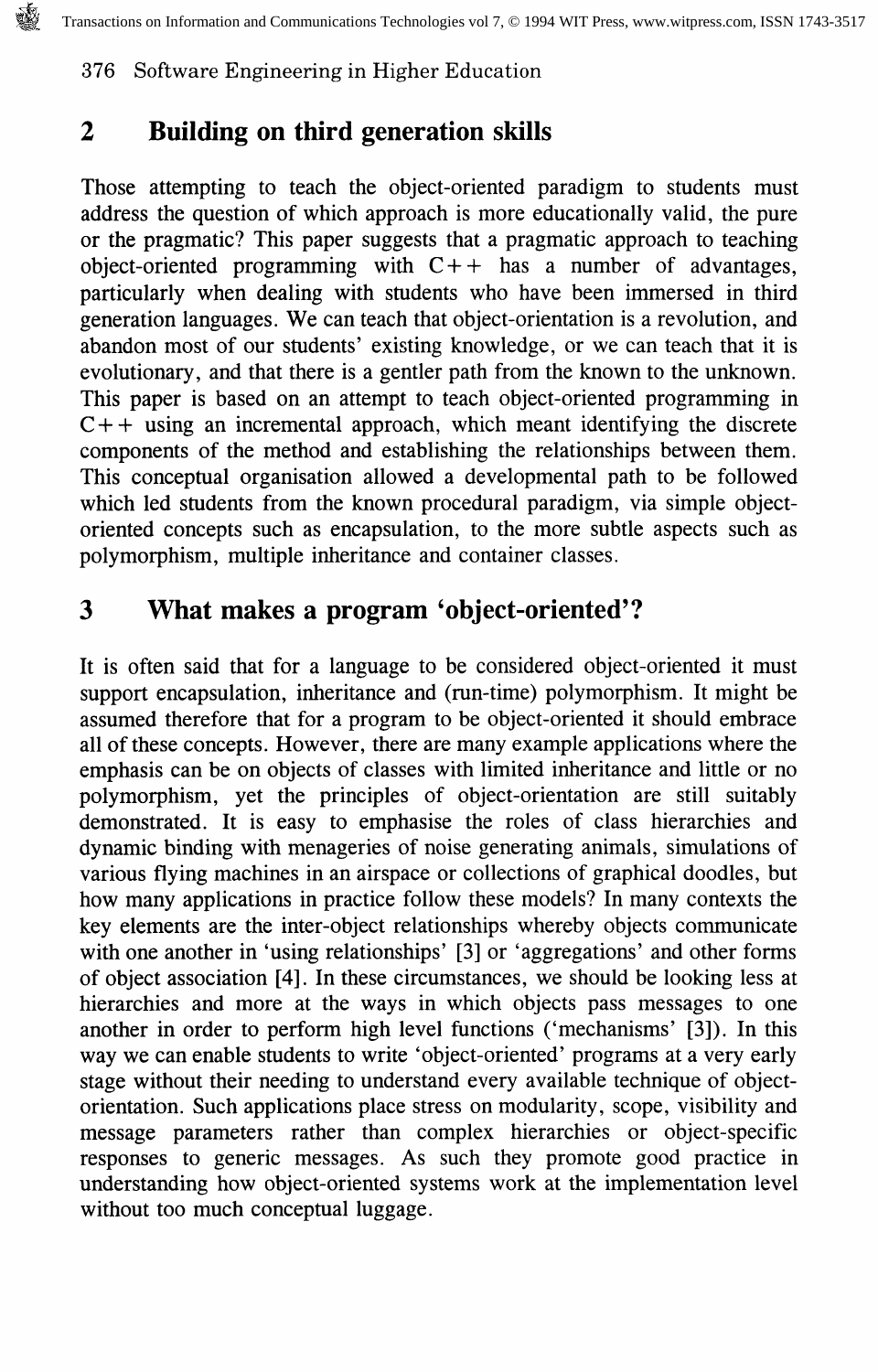## 4 The more it changes the more it stays the same

In taking our students down the long path to object-oriented programming, we should at least make them aware that some of the skills they already have will help them on their way. Wirth [5] emphasises the links between activities in procedural programming and those in object-oriented programming. Table 1 (below) indicates areas which have commonality between the two paradigms. In each case we can start with a familiar concept and use it as a springboard for a new concept.

|  |  |  |  |  |  | Table 1. Activities in procedural and object-oriented programming |  |  |  |
|--|--|--|--|--|--|-------------------------------------------------------------------|--|--|--|
|--|--|--|--|--|--|-------------------------------------------------------------------|--|--|--|

| Procedural           | Object-oriented              |
|----------------------|------------------------------|
| data type            | abstract data type / class   |
| variable             | object / instance            |
| function / procedure | method / operation / service |
| function calls       | message passing              |

This approach contrasts with programming style in 'pure' object-oriented languages in that the 'purist' tool tends to abandon the programmer in an unknown environment. The novice Smalltalk programmer for instance is forced to know everything or nothing - since everything is an object and all classes inhabit a single hierarchy there are no half measures. In contrast, the novice  $C++$  programmer can gradually introduce objects into procedural programs, creating working programs almost from the first attempt, first object-based, then class-based and finally object-oriented.  $C++$  is not, of course, the ideal teaching language. It does have certain advantages in the marketplace such as portability, economy, commonality with C and large available libraries of both traditional functions and classes. However, its main drawback is the opaqueness of the C syntax which underlies it. Before any  $C++$  can be learnt, a lot of rather painful C coding must be endured. Nevertheless,  $C_{+}$  has already superseded some of Cs more tortuous aspects like the i-o functions of stdio.h, and a few well chosen class libraries can overcome many of its other complexities.

## 5 The incremental path

The main theme of this paper is that the object-oriented paradigm may be decomposed into  $C++$  based teaching units, each of which provides a logical progression from the previous stage. Student activities providing the means for integrating these elements into a general understanding can be easily developed to encourage reuse and genericity wherever possible.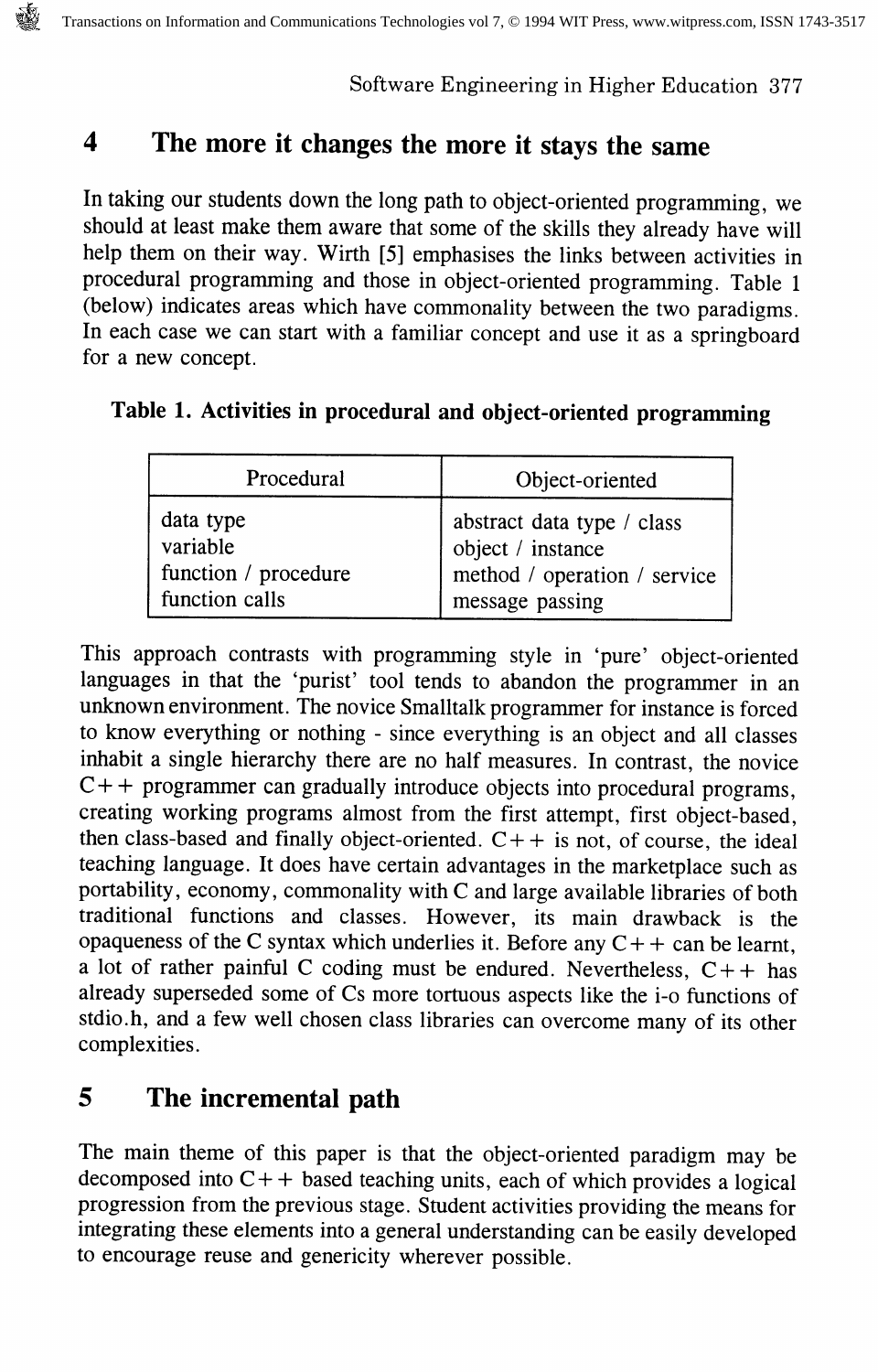Clearly, the first step in any teaching of object-orientation has to be the object, and therefore the abstract data type (the class) which specifies each object. Students familiar with procedural programming will already know what a data type is, and also what a data record is. It is but a short step from understanding the relationship between a file structure and a data record (which may be seen as a data type composed of more primitive data types), to understanding the relationship between a class and an object. Again there is a conflict of ideology between authors, some emphasising the data aspects of objects, others emphasising responsibility. However, it is easier to understand data, and by extension the operations on that data, than to understand operations before discussing data. It is the abstraction of behaviour as opposed to the concreteness of data which makes this data driven approach more assimilable for the first-time object-oriented programmer.

Once students can create classes and objects, then they can learn to pass messages to those objects. This can be done in an otherwise procedural context, allowing a gentle learning curve. They can then learn the difference between dynamic and non-dynamic objects and the syntax appropriate to each. Although it is a rather unexciting aspect, it is crucial that students understand the subtleties of object scope, visibility and lifetime, and the memory management implications of these, before attempting ambitious object-oriented programs.

## 6 Inheritance, but not too much

Because inheritance is such an important aspect of object-orientation, it needs to be introduced as soon as classes and objects are understood. However, its role should not be overemphasised. Students tend to lay too much stress on the rigid, static structures of a class hierarchy, sometimes at the expense of understanding what happens dynamically when a program runs - a classification hierarchy has its uses, but objects are more important than classes. The Smalltalk approach whereby every class is in a single hierarchy is simply not necessary and overcomplicates any analysis and design which attempts to allow for this.

One aspect of object-orientation which is often skimmed over in texts is the containment relationships between objects. However, the various forms of aggregation (including containers) should perhaps be given equal status to the :lass relationships defined by a hierarchy. There are a number of reasons for his. First, the role of aggregations in providing interfaces to other objects IBooch's 'mechanisms') is an important part of the architecture of a program. Second, objects cannot change their class at run time, but they can change their •oles in an aggregation. For example, a 'Checkout' object cannot become a Checkout With Weighing Scale' object if these are different classes. However,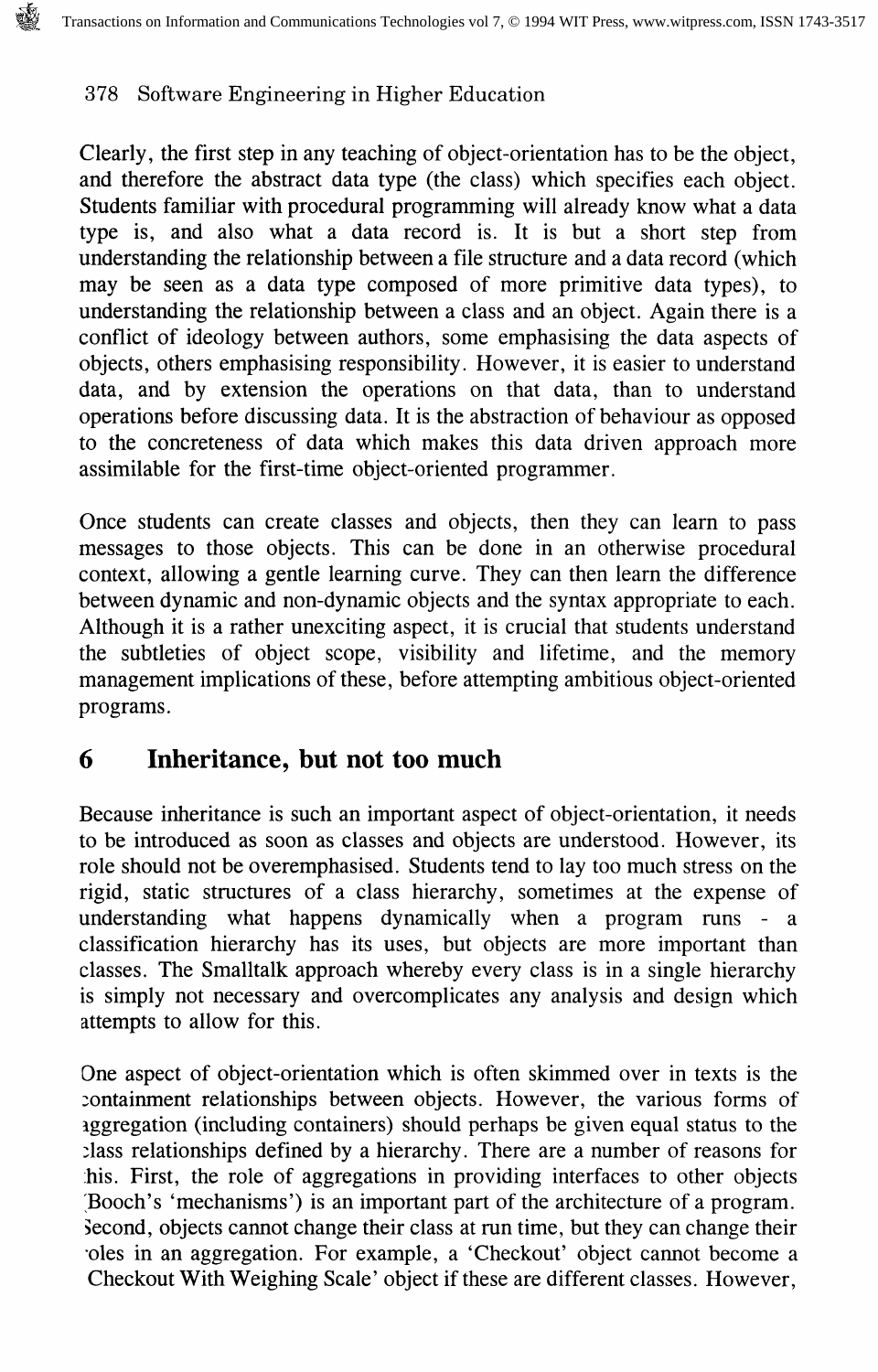a 'Checkout' object can dynamically aggregate a 'Weighing Scale' object at run time. In this respect, aggregation is more flexible than inheritance. Third, the delegation form of aggregation can overcome semantically problematical uses of inheritance where private derivation is used to implement classes in  $C++$  which are not truly 'a kind of' their base classes. Finally, it may be a tool for portable systems by simplifying the representation of components of an object [6].

# 7 Polymorphic polymorphism

Perhaps the most difficult thing to teach in object-orientation is polymorphism. Polymorphism (derived from the Greek 'polumorphos' - having many forms) is problematical because there are many forms of polymorphism (hence polymorphism is polymorphic!) Although it is easy to make generalisations about the role of polymorphism ('passing responsibility for interpreting a message to the object', 'sending a generic message to a heterogeneous collection of objects' etc.) it is perhaps harder to explain all the different ways in which this may be implemented. As Cardelli and Wegner indicate in their taxonomy [7], there are various categories under which polymorphism can appear (figure 1), though not all of these are particularly object-oriented - ad hoc polymorphism does not have to be used as part of an object-oriented program.



Figure 1: Cardelli and Wegner's taxonomy of polymorphic techniques.

In approaching polymorphism in  $C++$ , we need to explain a range of different aspects which can be categorised under the general headings of 'method polymorphism' (object methods exhibiting polymorphic behaviour according to the class of the object receiving the message) and 'polymorphism by parameter' (polymorphic behaviour according to the types or classes of message parameters). In terms of method polymorphism, in  $C++$  we have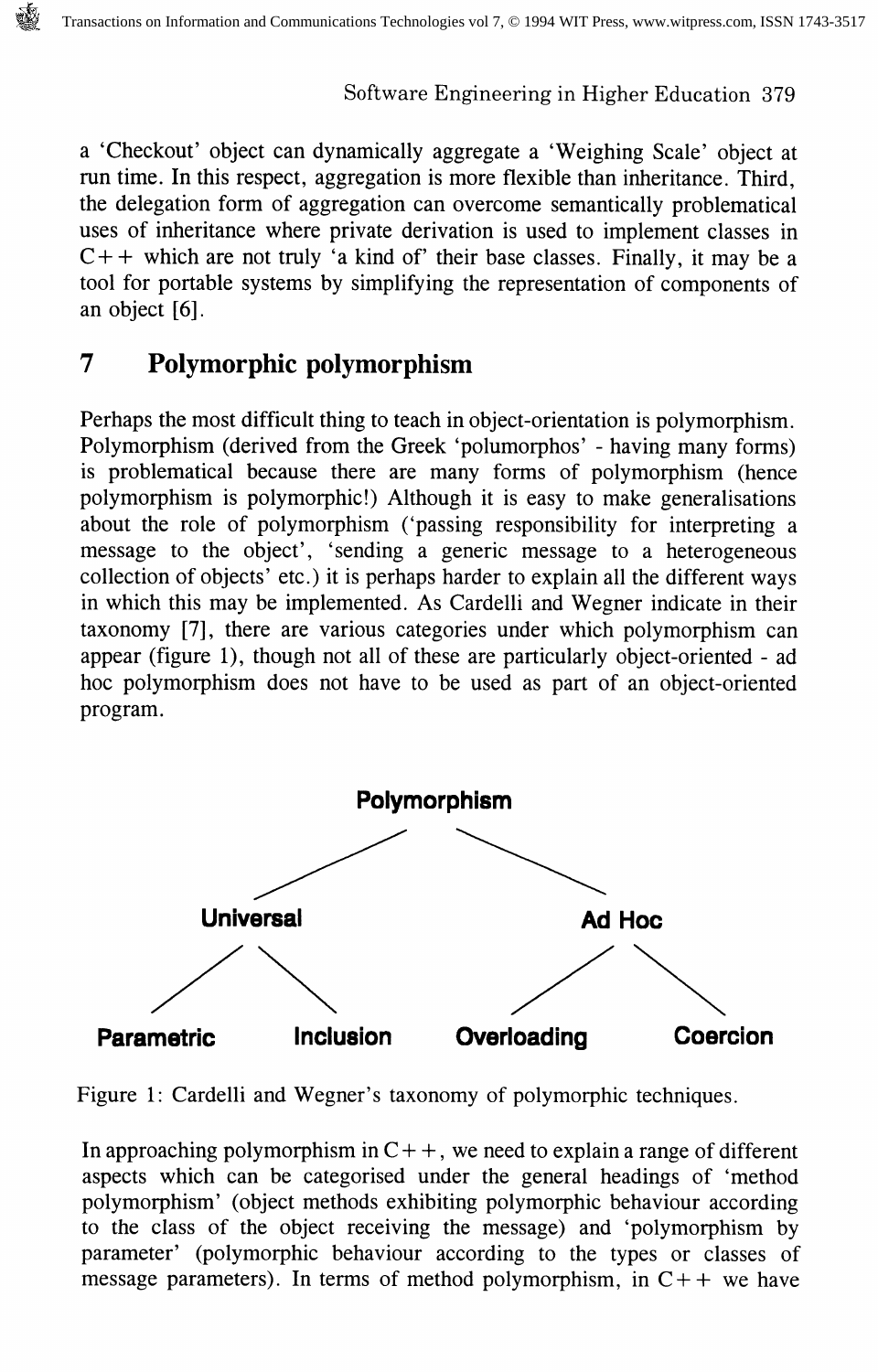both function overloading (in a classification hierarchy this is 'inheritance' or 'inclusion' polymorphism) and operator overloading, though both of these may be regarded as forms of polymorphic object method because they are used in semantically similar ways. In addition, the crucial differences between static and dynamic binding have to be addressed for all types of object method. In polymorphism by parameter, there is an important distinction to be drawn between overloading (object methods made polymorphic by differences in parameter lists) and genericity (classes or methods made to handle objects with polymorphic behaviours). Although both of these techniques rely on parameter lists for their polymorphic behaviour, they have very different roles to play. Thus a number of different types of polymorphism can be applied to an objectoriented  $C++$  program, not all of which fit into the generalised descriptions of what polymorphism means. Figure 2 shows a number of different areas in which polymorphism may be explored, again beginning with the more assimilable forms (simple overloading of in-class methods for example) and working through to the more subtle (dynamic binding for run-time polymorphism).



Figure 2: Approaching aspects of polymorphism with the facilities of  $C_{++}$ .

Finally, students must learn to create and use containers in order to manage their dynamic objects, and to understand the trade off between genericity and functionality.  $C++$  templates are a useful tool here, since they demand a full understanding of how generic messages must be intercepted by objects of unpredictable classes, giving a context for techniques such as operator overloading (particularly the relational operators) and dynamic binding (virtual functions in  $C++$ ).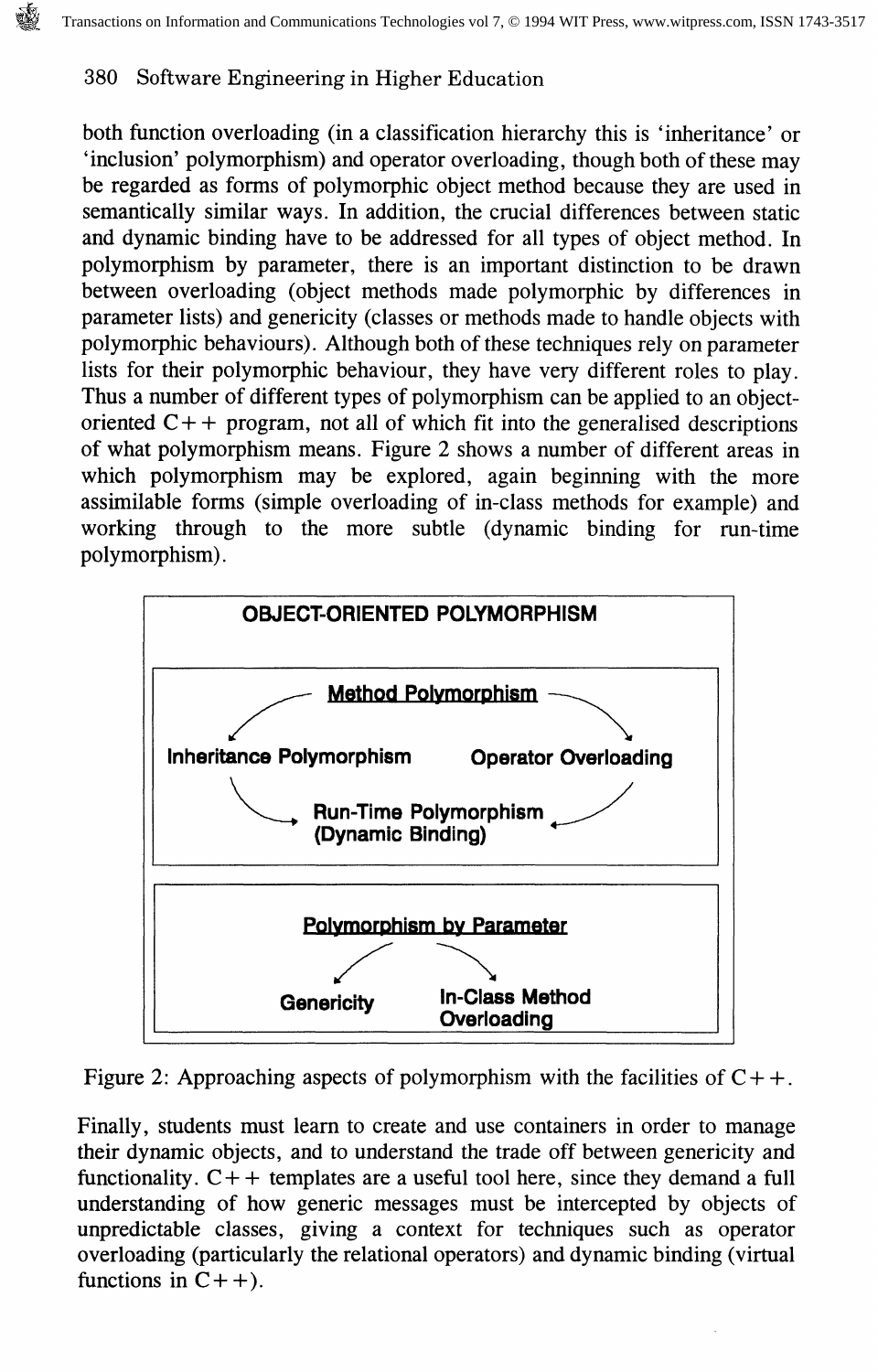Beyond polymorphism, other aspects of the paradigm can be seen as merely extensions of the key elements. Multiple inheritance is useful, but only on occasion. Object persistence, though vital to any realistic application, is an implementation detail; ideally it will be a transparent process via an objectoriented database. Though students can be taught how to stream their objects to and from files, the detail is less important than the idea that objects can persist between program runs and different applications.

#### 8 Summary

In general, the incremental approach can be summed up as follows:

- 1. Students should be made aware of the links between known and new techniques
- 2. Object-based and class-based programs are the best first step to objectorientation
- 3. Hybrid programs can be successful object-oriented programs, placing the stress on message passing and object lifetimes rather than on classification hierarchies and polymorphism
- 4. The static class relationships of inheritance are important, but should be balanced by the dynamic object relationships of aggregations and associations
- 5. Polymorphism has many facets, some of which are simpler to implement and understand than others. Dynamic binding is the final piece of a complex jigsaw which may be built up piece by piece from simple ad hoc beginnings such as overloaded functions.

## 9 Results and conclusion

How successful, then, is this approach in conveying the object-oriented paradigm to students? This can be informally evaluated to some extent by the assignment work completed by the students being taught using this incremental approach compared with work from a similar group from the previous year. With the previous group, many of the key concepts had been introduced simultaneously (albeit using  $C++$ ) with graphics and class libraries. This approach was based on the common assumption that graphics objects are the simplest way to demonstrate object-orientation in practice because the hierarchies (e.g. 'line' is a kind of 'graphics object') and polymorphic responses to generic messages (such as 'draw') are allegedly obvious. In practice the students' work and individual responses suggested that more object-oriented concepts could be successfully delivered (ie actually understood